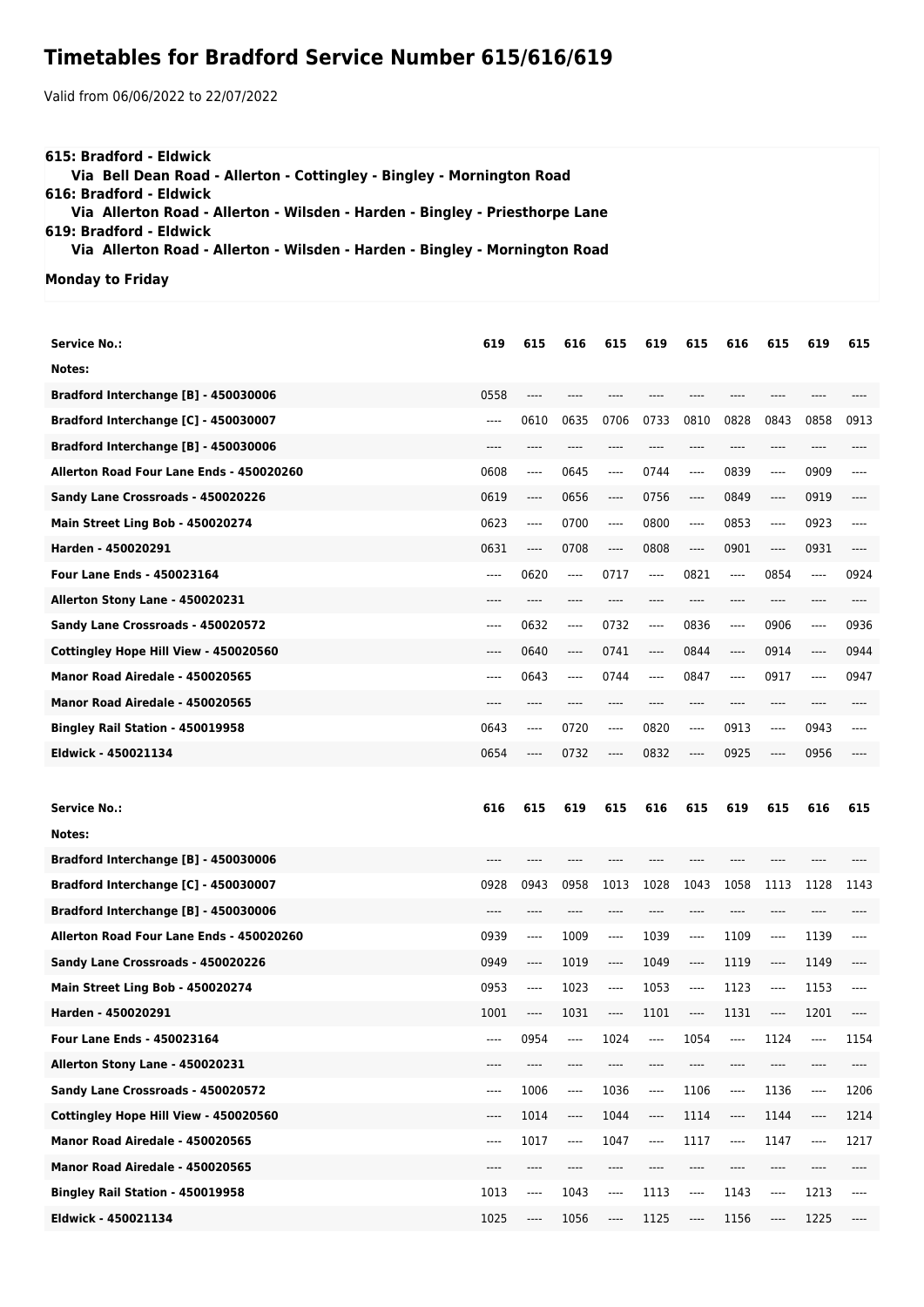| <b>Service No.:</b>                      | 619     | 615      | 616  | 615     | 619  | 615     | 616  | 615                           | 619  | 615   |
|------------------------------------------|---------|----------|------|---------|------|---------|------|-------------------------------|------|-------|
| Notes:                                   |         |          |      |         |      |         |      |                               |      |       |
| Bradford Interchange [B] - 450030006     | ----    |          |      |         |      |         |      |                               |      |       |
| Bradford Interchange [C] - 450030007     | 1158    | 1213     | 1228 | 1243    | 1258 | 1313    | 1328 | 1343                          | 1358 | 1413  |
| Bradford Interchange [B] - 450030006     |         |          |      |         |      | ----    |      |                               |      |       |
| Allerton Road Four Lane Ends - 450020260 | 1209    | ----     | 1239 | ----    | 1309 | ----    | 1339 | ----                          | 1409 | ----  |
| Sandy Lane Crossroads - 450020226        | 1219    | ----     | 1249 | ----    | 1319 | ----    | 1349 | ----                          | 1419 |       |
| Main Street Ling Bob - 450020274         | 1223    | $\cdots$ | 1253 | $---$   | 1323 | ----    | 1353 | $\qquad \qquad - - -$         | 1423 | ----  |
| Harden - 450020291                       | 1231    | ----     | 1301 | ----    | 1331 | ----    | 1401 | ----                          | 1431 |       |
| <b>Four Lane Ends - 450023164</b>        | ----    | 1224     | ---- | 1254    | ---- | 1324    | ---- | 1354                          | ---- | 1424  |
| Allerton Stony Lane - 450020231          | ----    |          | ---- |         |      |         | ---- |                               | ---- |       |
| Sandy Lane Crossroads - 450020572        | $-----$ | 1236     | ---- | 1306    | ---- | 1336    | ---- | 1406                          | ---- | 1436  |
| Cottingley Hope Hill View - 450020560    | $---$   | 1244     | ---- | 1314    | ---- | 1344    | ---- | 1414                          | ---- | 1444  |
| Manor Road Airedale - 450020565          | $-----$ | 1247     | ---- | 1317    | ---- | 1347    | ---- | 1417                          | ---- | 1447  |
| Manor Road Airedale - 450020565          |         |          |      |         |      | ----    | ---- | $---$                         |      |       |
| Bingley Rail Station - 450019958         | 1243    | ----     | 1313 | $-----$ | 1343 | $-----$ | 1413 | ----                          | 1442 | $---$ |
| Eldwick - 450021134                      | 1256    | ----     | 1325 | ----    | 1356 | ----    | 1425 | $---$                         | 1455 |       |
|                                          |         |          |      |         |      |         |      |                               |      |       |
|                                          |         |          |      |         |      |         |      |                               |      |       |
| <b>Service No.:</b>                      | 616     | 615      | 619  | 615     | 616  | 615     | 619  | 615                           | 616  | 615   |
| Notes:                                   |         |          |      |         |      |         |      |                               |      |       |
| Bradford Interchange [B] - 450030006     | ----    |          |      |         |      |         |      |                               |      |       |
| Bradford Interchange [C] - 450030007     | 1428    | 1449     | 1458 | 1513    | 1535 | 1544    | 1605 | 1617                          | 1641 | 1651  |
| Bradford Interchange [B] - 450030006     | ----    | ----     | ---- |         |      | ----    | ---- | ----                          | ---- |       |
| Allerton Road Four Lane Ends - 450020260 | 1439    | ----     | 1514 | ----    | 1551 | ----    | 1621 | ----                          | 1657 |       |
| Sandy Lane Crossroads - 450020226        | 1449    | ----     | 1524 | ----    | 1601 | ----    | 1631 | ----                          | 1707 |       |
| Main Street Ling Bob - 450020274         | 1453    | ----     | 1528 | ----    | 1605 | ----    | 1635 | $\hspace{1.5cm} \textbf{---}$ | 1711 | ----  |
| Harden - 450020291                       | 1501    | ----     | 1536 | ----    | 1613 | ----    | 1643 | ----                          | 1719 |       |
| Four Lane Ends - 450023164               |         | 1505     |      | 1529    |      | 1600    | ---- | 1633                          |      | 1707  |
| Allerton Stony Lane - 450020231          | ----    | 1523     | ---- | ----    |      | ----    | ---- | ----                          |      | ----  |
| Sandy Lane Crossroads - 450020572        | ----    | ----     | ---- | 1544    | ---- | 1615    | ---- | 1648                          | ---- | 1722  |
| Cottingley Hope Hill View - 450020560    | ----    | ----     | ---- | 1552    | ---- | 1623    | ---- | 1656                          | ---- | 1730  |
| Manor Road Airedale - 450020565          | ----    | ----     | ---- | 1555    | ---- | 1626    | ---- | 1659                          | ---- | 1733  |
| Manor Road Airedale - 450020565          | ----    | ----     |      | ----    |      | ----    | ---- | ----                          | ---- |       |
| Bingley Rail Station - 450019958         | 1512    | ----     | 1547 | ----    | 1624 | ----    | 1654 | ----                          | 1730 | ----  |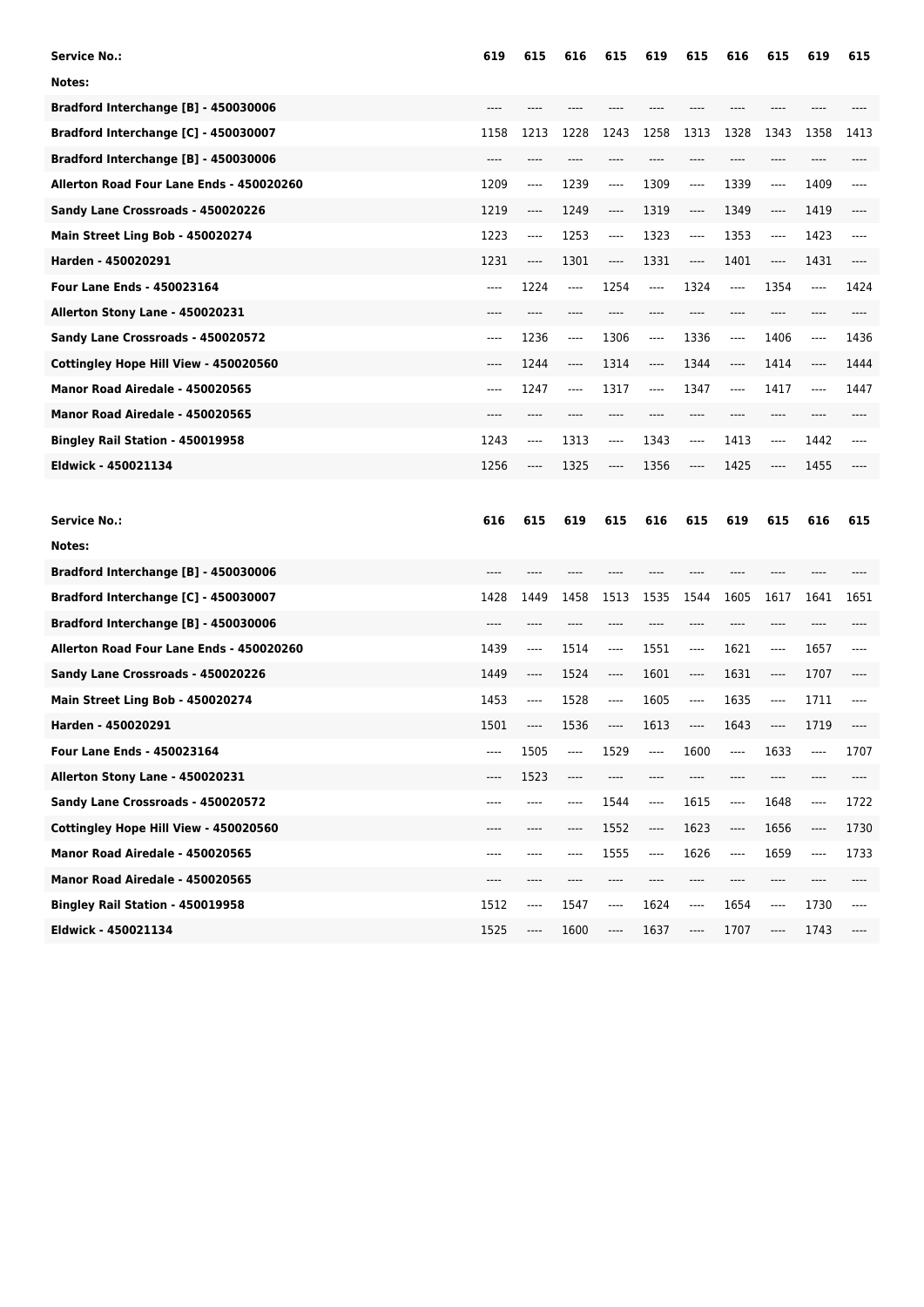| <b>Service No.:</b>                      | 619   | 615   | 616     | 615   | 619   | 615                      | 616   | 615   | 616   | 615  |
|------------------------------------------|-------|-------|---------|-------|-------|--------------------------|-------|-------|-------|------|
| Notes:                                   |       |       |         |       |       |                          |       |       |       |      |
| Bradford Interchange [B] - 450030006     | $---$ |       |         |       | ----  | 1835                     | $---$ |       | ----  | 2032 |
| Bradford Interchange [C] - 450030007     | 1714  | 1729  | 1744    | 1759  | 1814  | $---$                    | 1859  | 1929  | 1959  | ---- |
| Bradford Interchange [B] - 450030006     | $---$ |       |         |       |       |                          |       |       |       |      |
| Allerton Road Four Lane Ends - 450020260 | 1730  | ----  | 1800    | $---$ | 1824  | $\overline{\phantom{a}}$ | 1909  | $---$ | 2009  | ---- |
| Sandy Lane Crossroads - 450020226        | 1740  | $---$ | 1809    | $---$ | 1833  | $---$                    | 1918  | ----  | 2018  | ---- |
| Main Street Ling Bob - 450020274         | 1744  | ----  | 1813    | $---$ | 1837  | $---$                    | 1922  | ----  | 2022  | ---- |
| Harden - 450020291                       | 1752  | $---$ | 1821    | $---$ | 1845  | $---$                    | 1930  | ----  | 2030  |      |
| <b>Four Lane Ends - 450023164</b>        | ----  | 1745  | $---$   | 1815  | $---$ | 1845                     | $---$ | 1939  | $---$ | 2042 |
| Allerton Stony Lane - 450020231          | $---$ |       |         |       |       |                          |       |       |       |      |
| Sandy Lane Crossroads - 450020572        | $---$ | 1800  | $---$   | 1827  | $---$ | 1857                     | $---$ | 1951  | $---$ | 2054 |
| Cottingley Hope Hill View - 450020560    | $---$ | 1808  | $-----$ | 1835  | $---$ | $---$                    | ----  |       |       |      |
| Manor Road Airedale - 450020565          | $---$ | 1811  | $---$   | 1838  | $---$ |                          |       |       |       |      |
| Manor Road Airedale - 450020565          | $---$ |       |         |       |       | 1906                     | $---$ | 2000  | $---$ | 2103 |
| Bingley Rail Station - 450019958         | 1803  | $---$ | 1830    | $---$ | 1854  | 1913                     | 1939  | 2007  | 2039  | 2110 |
| Eldwick - 450021134                      | 1815  | ----  | 1841    | $---$ | 1906  | 1925                     | 1950  | 2019  | 2050  | 2122 |

| <b>Service No.:</b>                      | 615   | 616   | 615     |
|------------------------------------------|-------|-------|---------|
| Notes:                                   |       |       |         |
| Bradford Interchange [B] - 450030006     | 2132  | $---$ | $-- -$  |
| Bradford Interchange [C] - 450030007     | ----  | 2221  | 2236    |
| Bradford Interchange [B] - 450030006     | $---$ | $---$ | $--- -$ |
| Allerton Road Four Lane Ends - 450020260 | $---$ | 2231  | ----    |
| Sandy Lane Crossroads - 450020226        | $---$ | 2240  | $---$   |
| Main Street Ling Bob - 450020274         | $---$ | 2244  | $---$   |
| Harden - 450020291                       | ----  | 2252  | ----    |
| <b>Four Lane Ends - 450023164</b>        | 2142  | ----  | 2246    |
| Allerton Stony Lane - 450020231          | $---$ | ----  | $---$   |
| Sandy Lane Crossroads - 450020572        | 2154  | ----  | 2258    |
| Cottingley Hope Hill View - 450020560    | ----  | ----  | ----    |
| Manor Road Airedale - 450020565          | $---$ | ----  | ----    |
| Manor Road Airedale - 450020565          | 2203  | ----  | 2307    |
| Bingley Rail Station - 450019958         | 2210  | 2301  | 2314    |
| Eldwick - 450021134                      | 2222  | 2312  | 2326    |

**615: Eldwick - Bradford**

 **Via Mornington Road - Bingley - Cottingley - Allerton - Bell Dean Road 616: Eldwick - Bradford Via Priesthorpe Lane - Bingley - Harden - Wilsden - Allerton - Allerton Road 619: Eldwick - Bradford**

 **Via Moornington Road - Bingley - Harden - Wilsden - Allerton - Allerton Road**

**Monday to Friday**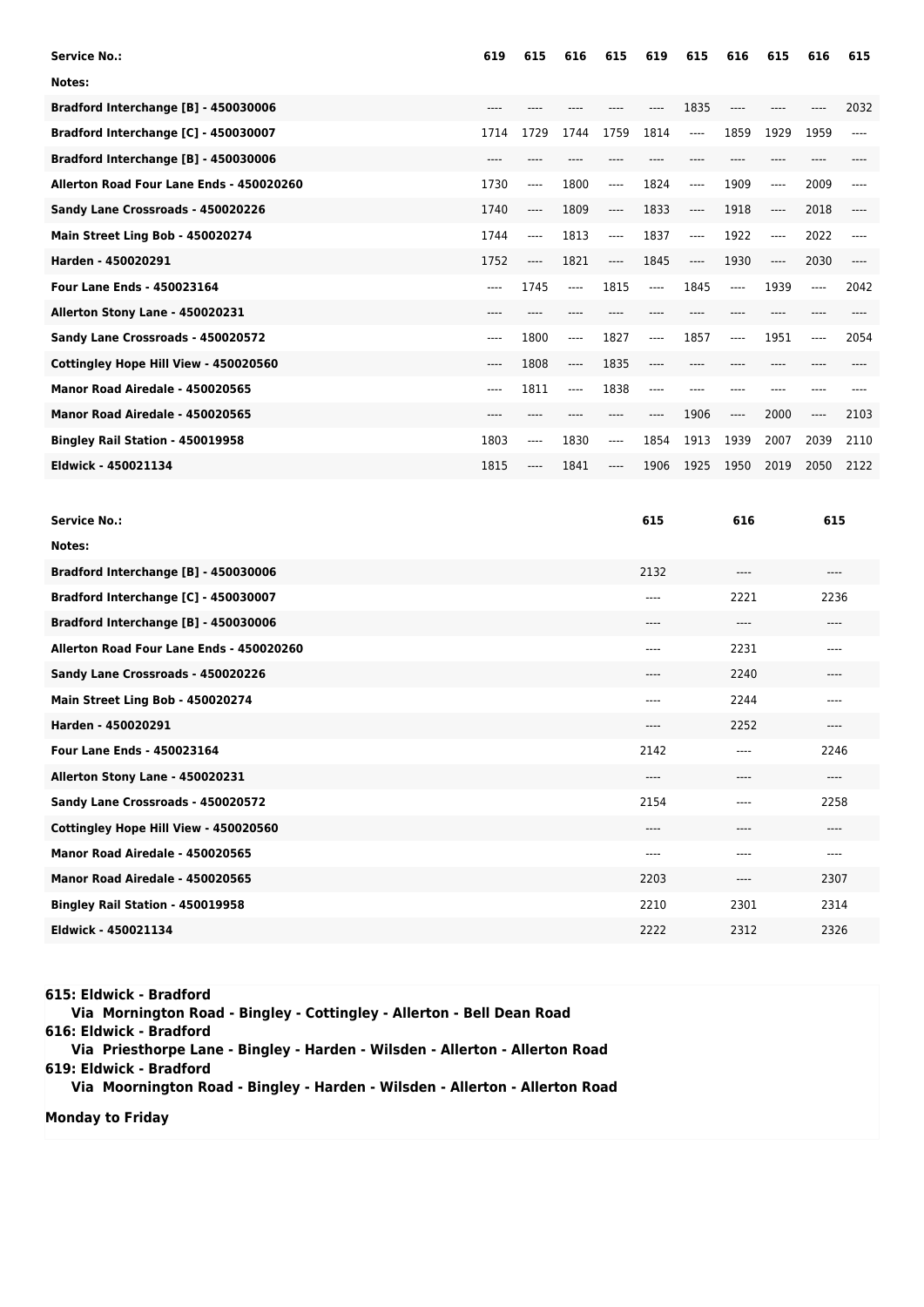| <b>Service No.:</b>                         | 615  | 616                                      | 619      | 615  | 616                      | 615                           | 619  | 615  | 616      | 615  |
|---------------------------------------------|------|------------------------------------------|----------|------|--------------------------|-------------------------------|------|------|----------|------|
| Notes:                                      |      |                                          |          |      |                          |                               |      |      |          |      |
| Eldwick - 450021134                         |      | ----                                     | 0609     | ---- | 0706                     | ----                          | 0736 | ---- | 0806     |      |
| Park Rd Wellington Street - 450021126       | ---- | 0549                                     | 0621     | ---- | 0719                     | $\cdots$                      | 0750 | ---- | 0820     | ---- |
| Bingley Rail Station - 450019958            | ---- | $---$                                    | ----     | ---- | $---$                    | ----                          | ---- | ---- | ----     |      |
| Harden - 450020288                          | ---- | 0558                                     | 0630     | ---- | 0728                     | $\hspace{1.5cm} \textbf{---}$ | 0759 | ---- | 0829     | ---- |
| Main Street Ling Park Approach - 450020273  | ---- | 0606                                     | 0638     | ---- | 0736                     | $\cdots$                      | 0807 | ---- | 0837     |      |
| Manor Road Airedale - 450020565             | ---- | ----                                     | $---$    | 0656 | $-----$                  | 0749                          | ---- | 0819 | $\cdots$ | 0851 |
| Sandy Lane Crossroads - 450020225           | ---- | 0610                                     | 0642     | 0703 | 0740                     | 0757                          | 0811 | 0827 | 0841     | 0859 |
| Allerton Stony Lane - 450020231             | 0530 | $---$                                    |          |      |                          |                               | ---- |      |          |      |
| Thornton Road West Park Terrace - 450023165 | 0541 | 0621                                     | 0653     | 0717 | 0752                     | 0813                          | 0823 | 0843 | 0853     | 0913 |
| Bradford Interchange - 450030007            | 0550 | 0630                                     | 0702     | 0726 | 0803                     | 0824                          | 0834 | 0854 | 0904     | 0924 |
| <b>Service No.:</b>                         | 619  | 615                                      | 616      | 615  | 619                      | 615                           | 616  | 615  | 619      | 615  |
| Notes:                                      |      |                                          |          |      |                          |                               |      |      |          |      |
| Eldwick - 450021134                         | 0836 | ----                                     | 0906     | ---- | 0936                     | ----                          | 1006 | ---- | 1036     | ---- |
| Park Rd Wellington Street - 450021126       | 0850 | ----                                     | 0919     | ---- | 0950                     | ----                          | 1019 | ---- | 1050     | ---- |
| Bingley Rail Station - 450019958            | ---- | ----                                     | ----     | ---- | $---$                    | $---$                         | ---- | ---- | ----     | ---- |
| Harden - 450020288                          | 0859 | ----                                     | 0928     | ---- | 0959                     | ----                          | 1028 | ---- | 1059     | ---- |
| Main Street Ling Park Approach - 450020273  | 0907 | ----                                     | 0936     | ---- | 1007                     | ----                          | 1036 | ---- | 1107     | ---- |
| Manor Road Airedale - 450020565             | ---- | 0921                                     | $\cdots$ | 0951 | $---$                    | 1021                          | ---- | 1051 | $\cdots$ | 1121 |
| Sandy Lane Crossroads - 450020225           | 0911 | 0929                                     | 0940     | 0959 | 1011                     | 1029                          | 1040 | 1059 | 1111     | 1129 |
| Allerton Stony Lane - 450020231             | ---- | ----                                     |          |      |                          |                               |      |      |          |      |
| Thornton Road West Park Terrace - 450023165 | 0923 | 0943                                     | 0952     | 1013 | 1023                     | 1043                          | 1052 | 1113 | 1123     | 1143 |
| Bradford Interchange - 450030007            | 0934 | 0954                                     | 1003     | 1024 | 1034                     | 1054                          | 1103 | 1124 | 1134     | 1154 |
| <b>Service No.:</b>                         | 616  | 615                                      | 619      | 615  | 616                      | 615                           | 619  | 615  | 616      | 615  |
| Notes:                                      |      |                                          |          |      |                          |                               |      |      |          |      |
| Eldwick - 450021134                         | 1106 | ----                                     | 1136     | ---- | 1206                     | ----                          | 1236 | ---- | 1306     |      |
| Park Rd Wellington Street - 450021126       | 1119 | $\hspace{0.05cm} \ldots \hspace{0.05cm}$ | 1150     | ---- | 1219                     | ----                          | 1250 | ---- | 1319     | ---- |
| Bingley Rail Station - 450019958            | ---- | ----                                     | ----     | ---- | ----                     | $---$                         | ---- | ---- | ----     |      |
| Harden - 450020288                          | 1128 | ----                                     | 1159     | ---- | 1228                     | $\hspace{1.5cm} \textbf{---}$ | 1259 | ---- | 1328     | ---- |
| Main Street Ling Park Approach - 450020273  | 1136 | ----                                     | 1207     | ---- | 1236                     | ----                          | 1307 | ---- | 1336     | ---- |
| Manor Road Airedale - 450020565             | ---- | 1151                                     | ----     | 1221 | $\overline{\phantom{a}}$ | 1251                          | ---- | 1321 | ----     | 1351 |
| Sandy Lane Crossroads - 450020225           | 1140 | 1159                                     | 1211     | 1229 | 1240                     | 1259                          | 1311 | 1329 | 1340     | 1359 |
| Allerton Stony Lane - 450020231             |      |                                          |          |      |                          |                               |      |      |          |      |
| Thornton Road West Park Terrace - 450023165 | 1152 | 1213                                     | 1223     | 1243 | 1252                     | 1313                          | 1323 | 1343 | 1352     | 1413 |
| Bradford Interchange - 450030007            | 1203 | 1224                                     | 1234     | 1254 | 1303                     | 1324                          | 1334 | 1354 | 1403     | 1424 |